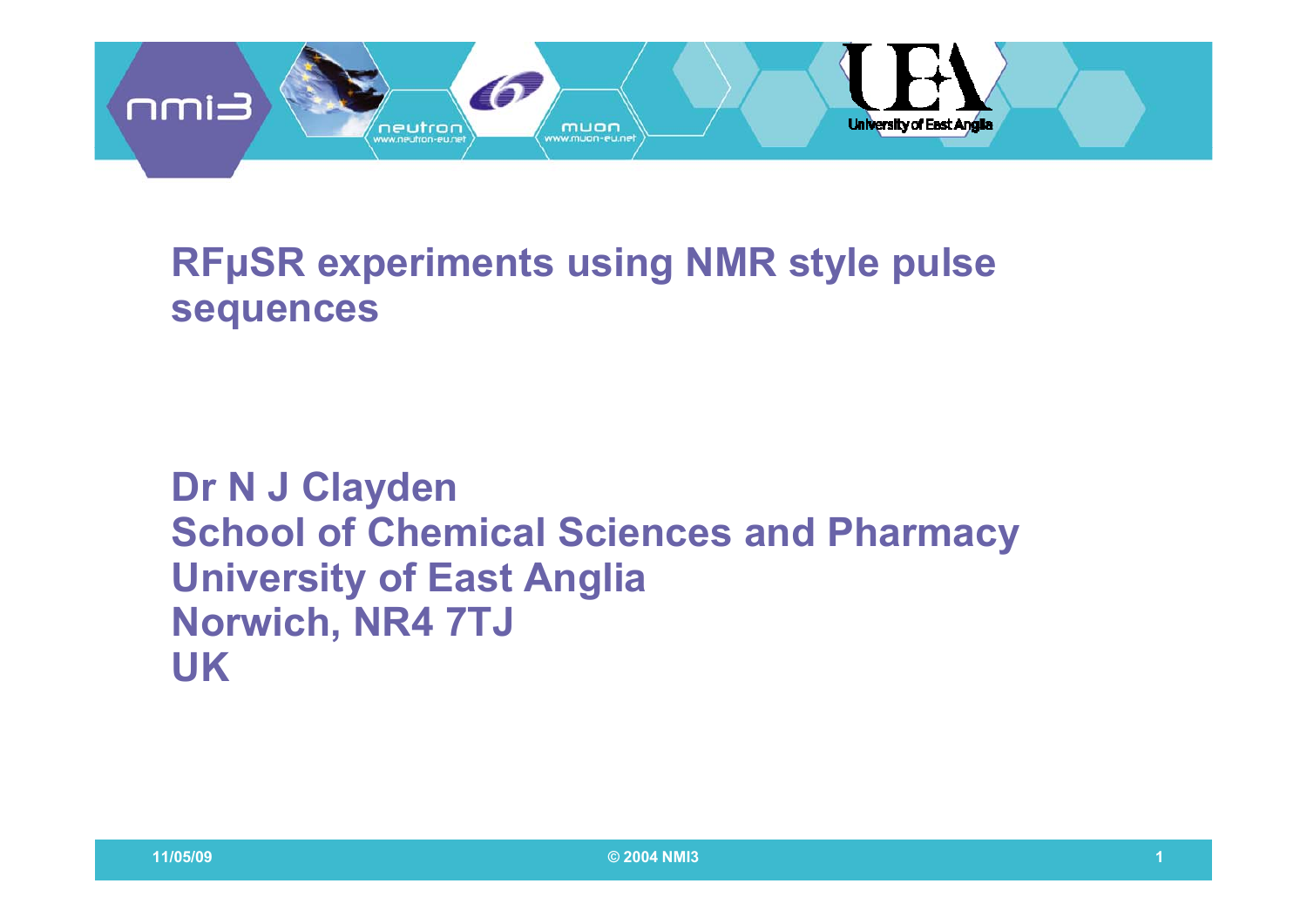## **Radiofrequency methods in**  μ**SR**

muon

■ Pulsed rf fields not required in μSR, unlike NMR and ESR

 $\bullet$  Indirect detection of muon spin polarisation through emitted positron asymmetry

**University of East Anglia** 

- Little examination of the scope for pulse rf techniques
- $\bullet$ Mismatch between pulse rf and continuous muon beams
- $\bullet$ Lifetime of the muon of the order of rf pulse lengths
- Rf methods introduced at ISIS in 1990's

neutron

- Delayed muonium formation:  $\mu$  90 $\textdegree$  pulse
- ${}^{1}$ H,  ${}^{19}$ F decoupling: > 30 µs nuclear spin pulse irradiation

**Eimn**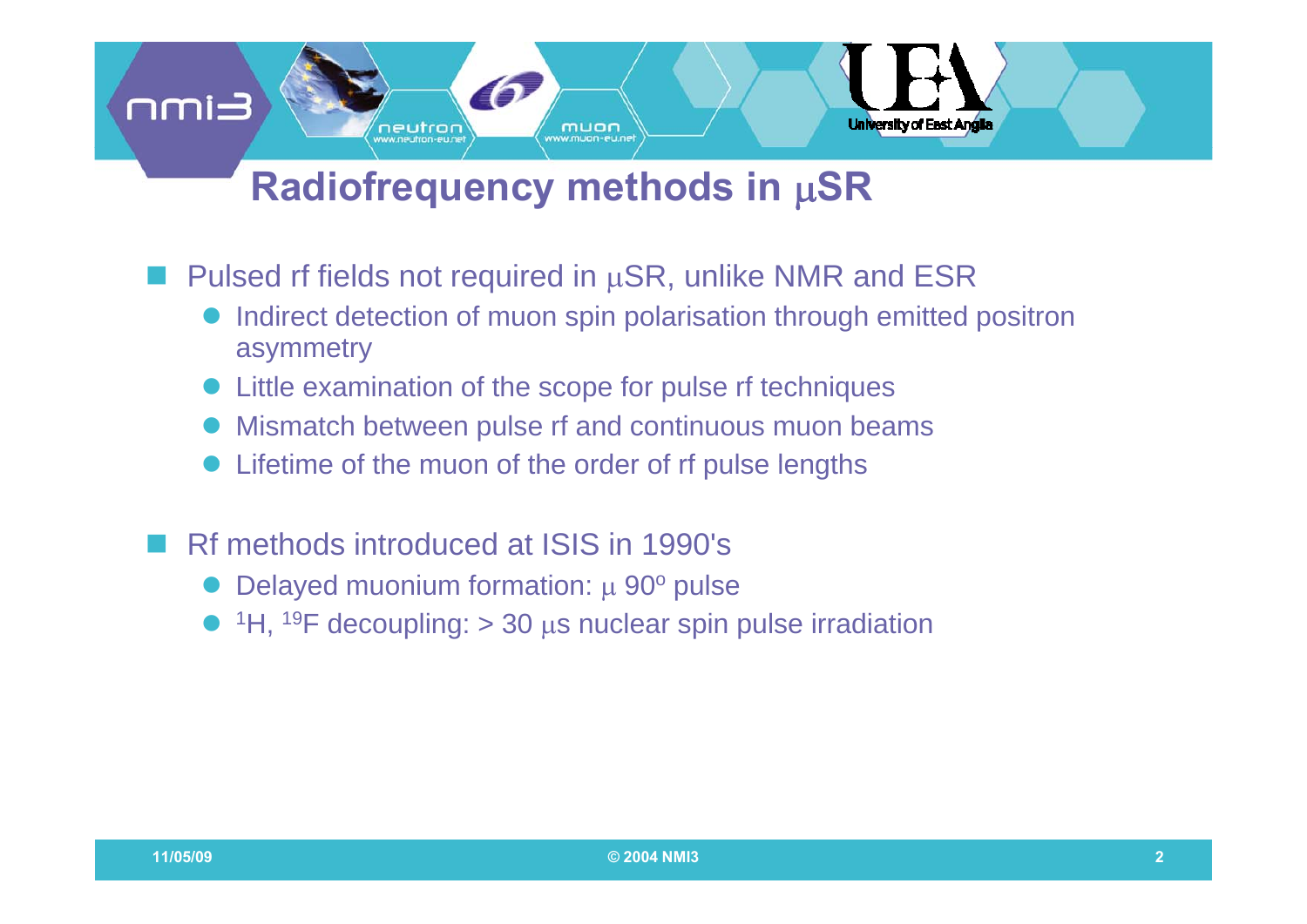# **Multiple pulse radiofrequency methods**

muon

**University of East Anglia** 

### Homonuclear NMR type pulse sequences

neutron

• Rotary echo

**Eimn** 

- $\bullet$  90 $\circ$  t 180 $\circ$  spin echo
- Composite pulses

#### ■ Combined µSR-NMR pulse sequences

- **Equivalent to heteronuclear NMR**
- Destruction of muon spin polarisation by coherence transfer
- $\bullet$ Mutual exchange of polarisation at mK temperatures
- $\bullet$  Limited by need for NMR observation on a muon beam line
	- $\bullet$  Scope for in-situ NMR and  $\mu$ SR experiments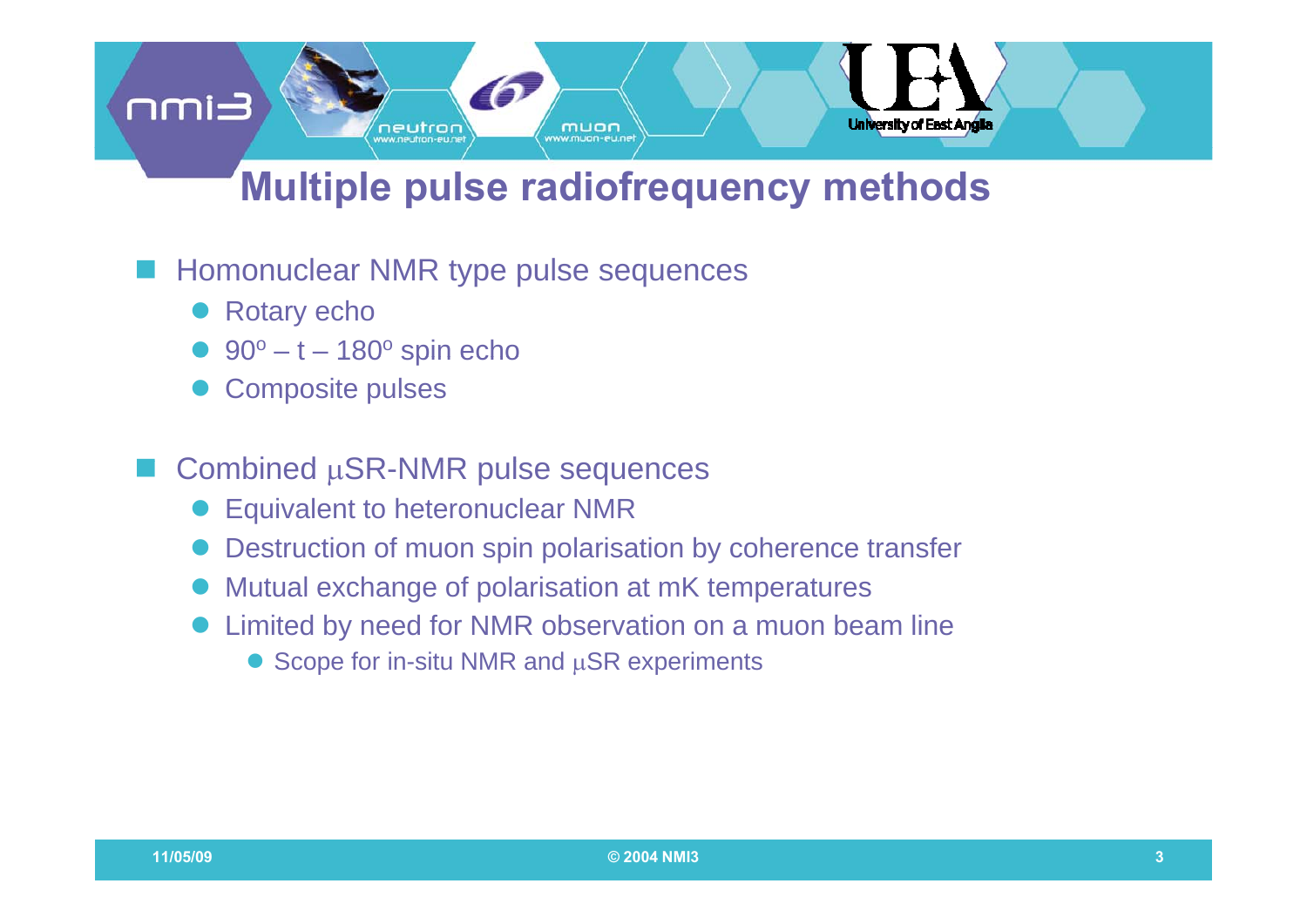# **Muon rotary echo in CaCO 3**

muon

neutron



- Rf nutation during rf pulse of phase  $0^\text{o}$
- Rf inhomogeneity causes rapid damping

**University of East Anglia** 

- Switch rf phase brings about essentially complete refocussing in a rotary echo
- Unlike NMR can monitor spin polarisation during pulse

**Eimn**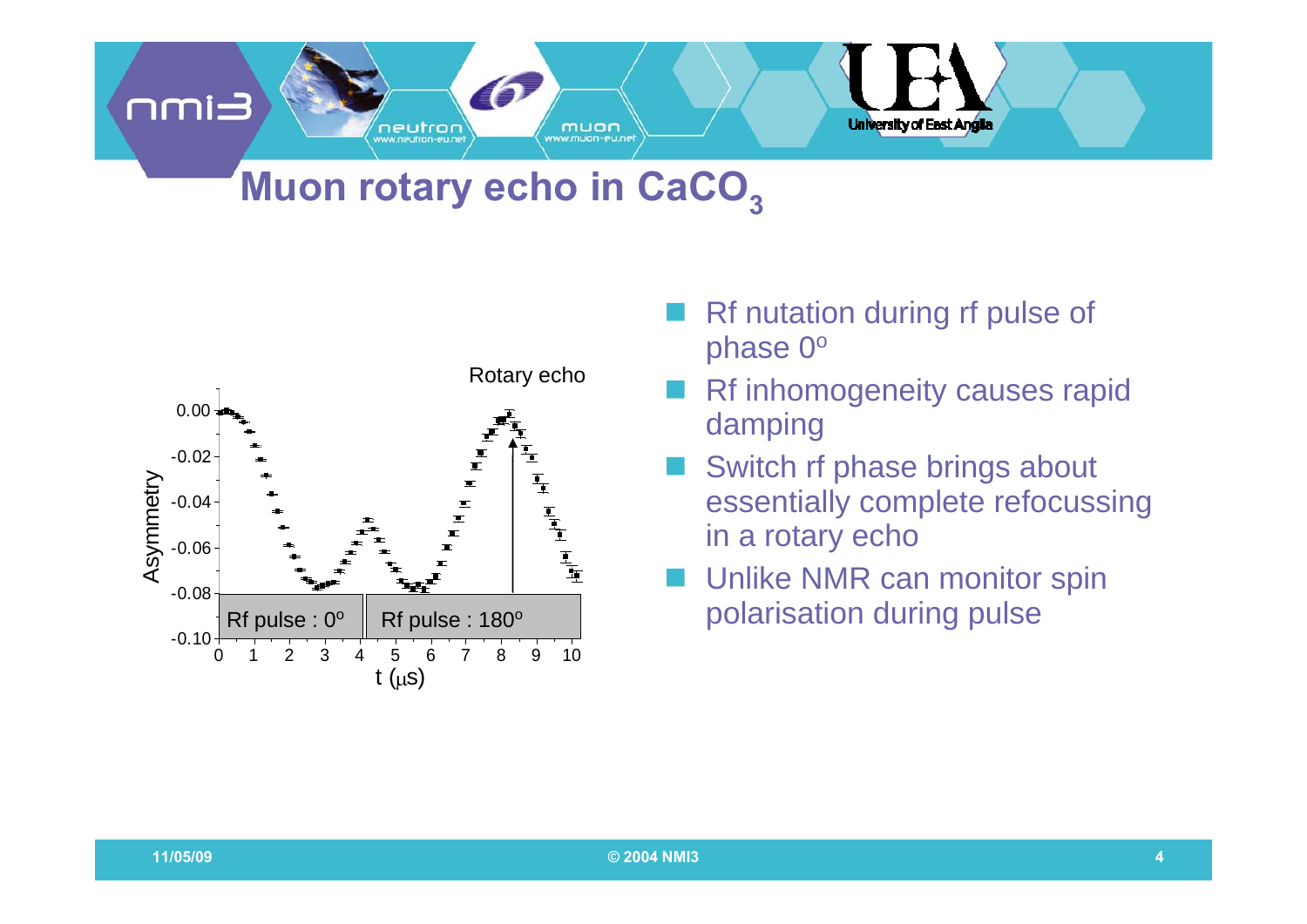#### **Eimn University of East Anglia** neutron muon

# **Muon composite pulse in CaCO 3 :Longitudinal**



- Rf inhomogeneity causes imperfect inversion with simple 180º pulse
- Overcome using composite pulse  $90^\mathrm{o}$  ,180 $^\mathrm{o}$  ,90 $^\mathrm{o}$  $_\mathrm{x}$ 180 $^\mathrm{o}$ <sub>y</sub>90 $^\mathrm{o}$ <sub>x</sub>
- Z component shows more complete inversion
- Can see each the operation of each component of the  $\overline{4}$   $\overline{6}$   $\overline{8}$   $\overline{10}$  composite pulse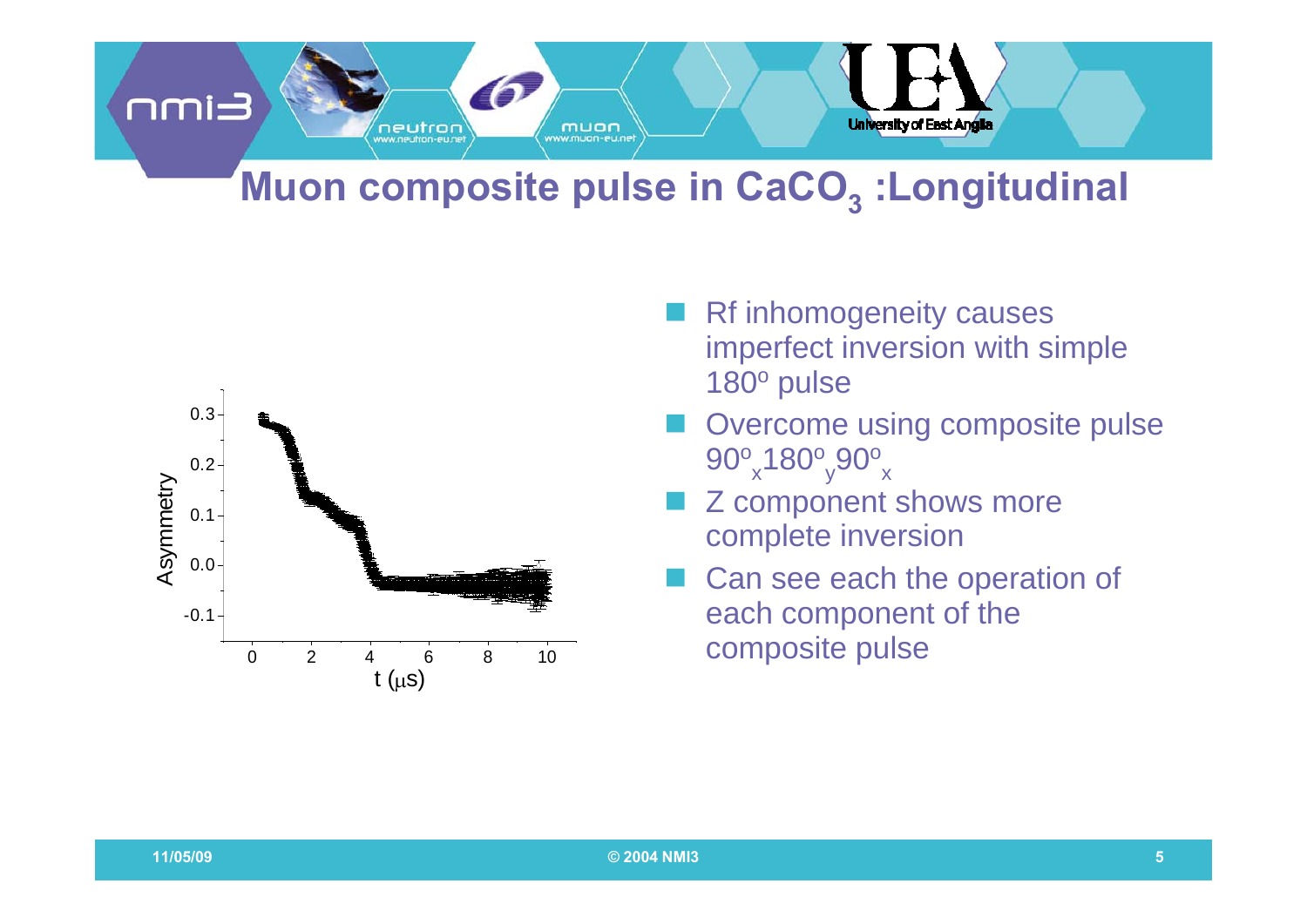

## **Muon composite pulse in CaCO 3 : Transverse**



- Maximum after 90<sup>o</sup>  $_{\mathrm{x}}$ element of the composite pulse
- Rotation of transverse components about y - axis with 180 $^{\rm o}$ y
- **Continued inversion by**  $90^\circ$ leading to a small residual transverse component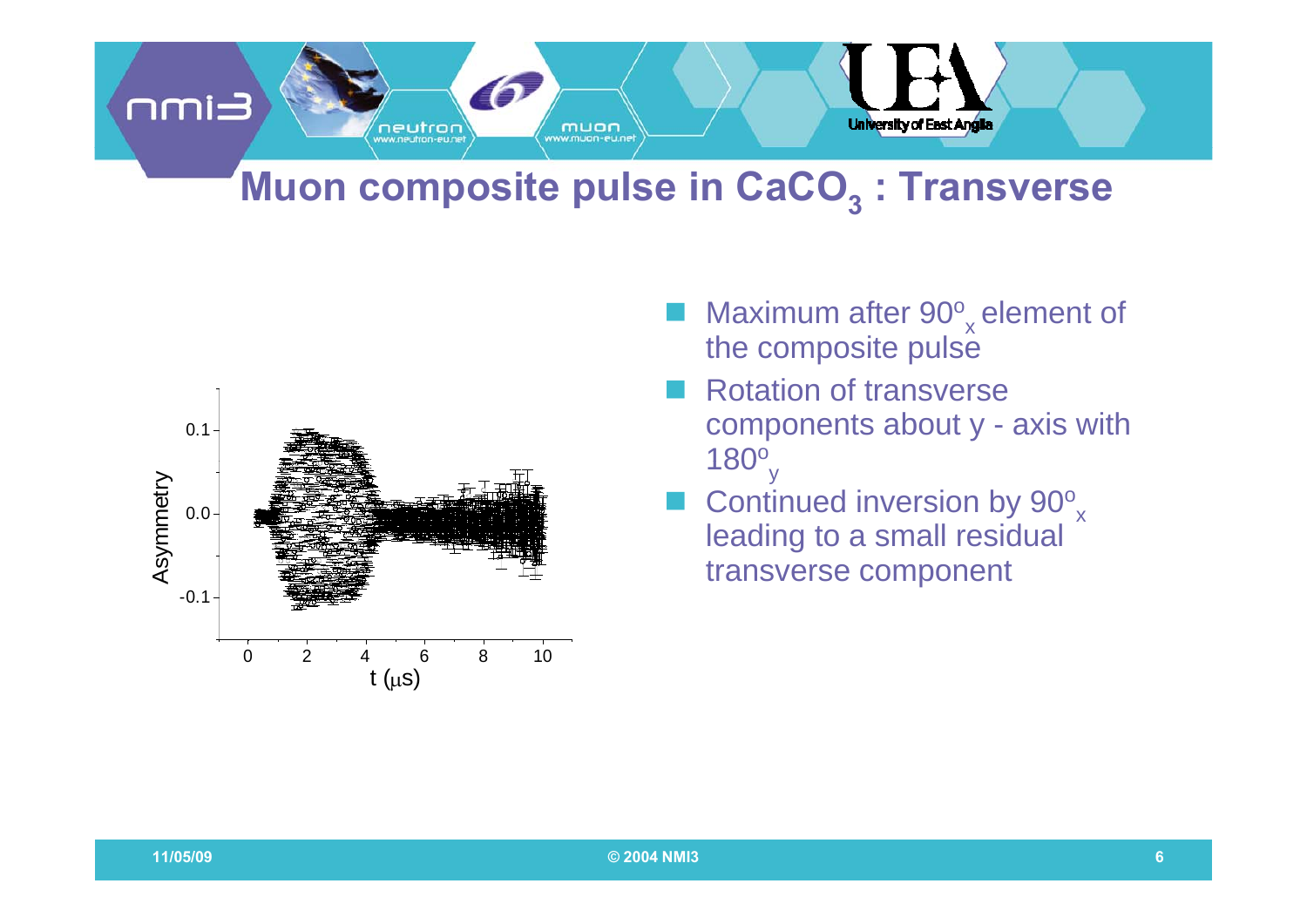#### **Eimn** University of East Anglia neutron muon www.muan-eu.ne

# **Future plans**

- Commission NMR on the muon beam line
- Detail rf behaviour of coils used in muon experiments through NMR response
- Combined μSR-NMR through coherence transfer